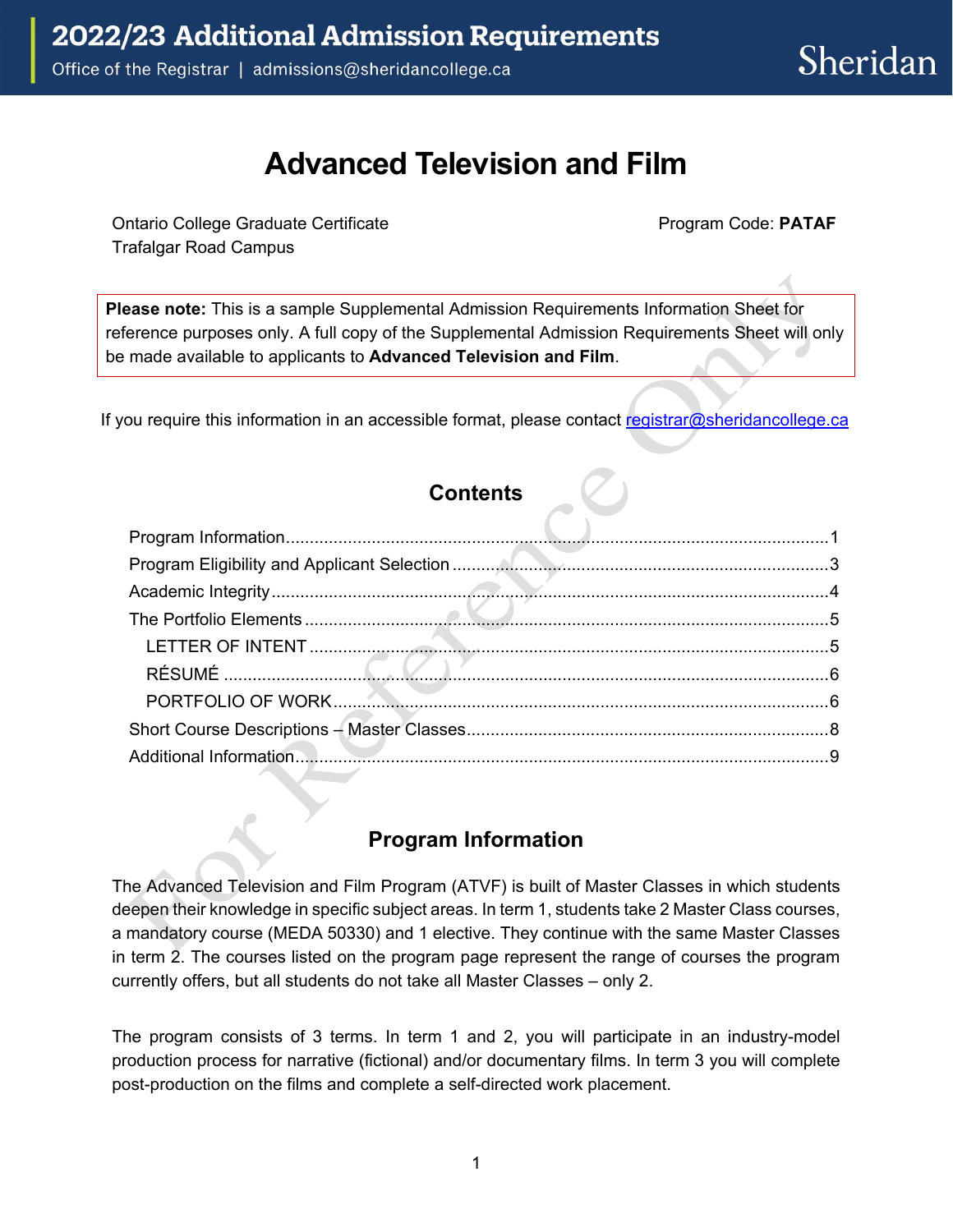This is an intensive program which requires a significant time commitment from students, which sometimes includes evenings and weekends. There are additional production costs which may vary according to the roles the student undertakes. These costs average \$1000-1500 for the year.

In this program we welcome applicants from a broad range of backgrounds including film studies, television/broadcast, journalism, communications, liberal arts, fine arts, animation, gaming, technical theatre, theatre performance, drama, writing, and business.

#### **Think About Your Master Class Choices**

Students are admitted based on both [portfolio](#page-4-0) score and academics/industry experience. At the time of application, you will indicate 4 areas of study that you are interested in. We assume that the first 2 classes in your list are your top 2 choices.

#### **Master Classes for September 2022:**

- o MEDA 58111 Directing 1: Narrative & Documentary
- $\circ$  LITT 51897 Screenwriting 1
- $\circ$  MEDA 58823 Producing 1
- $\circ$  MEDA 54876 Editing for Film and TV 1
- o MEDA 59276 Audio Production and Postproduction 1
- o MEDA 54127 Camera and Lighting Techniques 1
- $\circ$  ANIM 50261 Compositing (VFX)

Review the [short descriptions of the courses](#page-7-0) later in this document. Think carefully about which classes will help you to get paid work after graduation. There are two career areas – Directing and Screenwriting - which may take several years to build a paying career in Canada. You will only be taking 2 Master Classes.

You should submit portfolio material which backs up your most favored Master Class choices. Directing, Camera, Editing, or VFX classes, are usually quite competitive. If you want to request any of those classes, you must submit material which shows you have some knowledge in that area.

Once you submit your portfolio, it will be scored by faculty evaluators. You will be offered a place in a Master Class according to the content of your portfolio and your portfolio score. Those students with lower scores may be offered other classes but be given a place on the waiting list for their more preferred classes. The College reserves the right to offer students courses other than those they have chosen.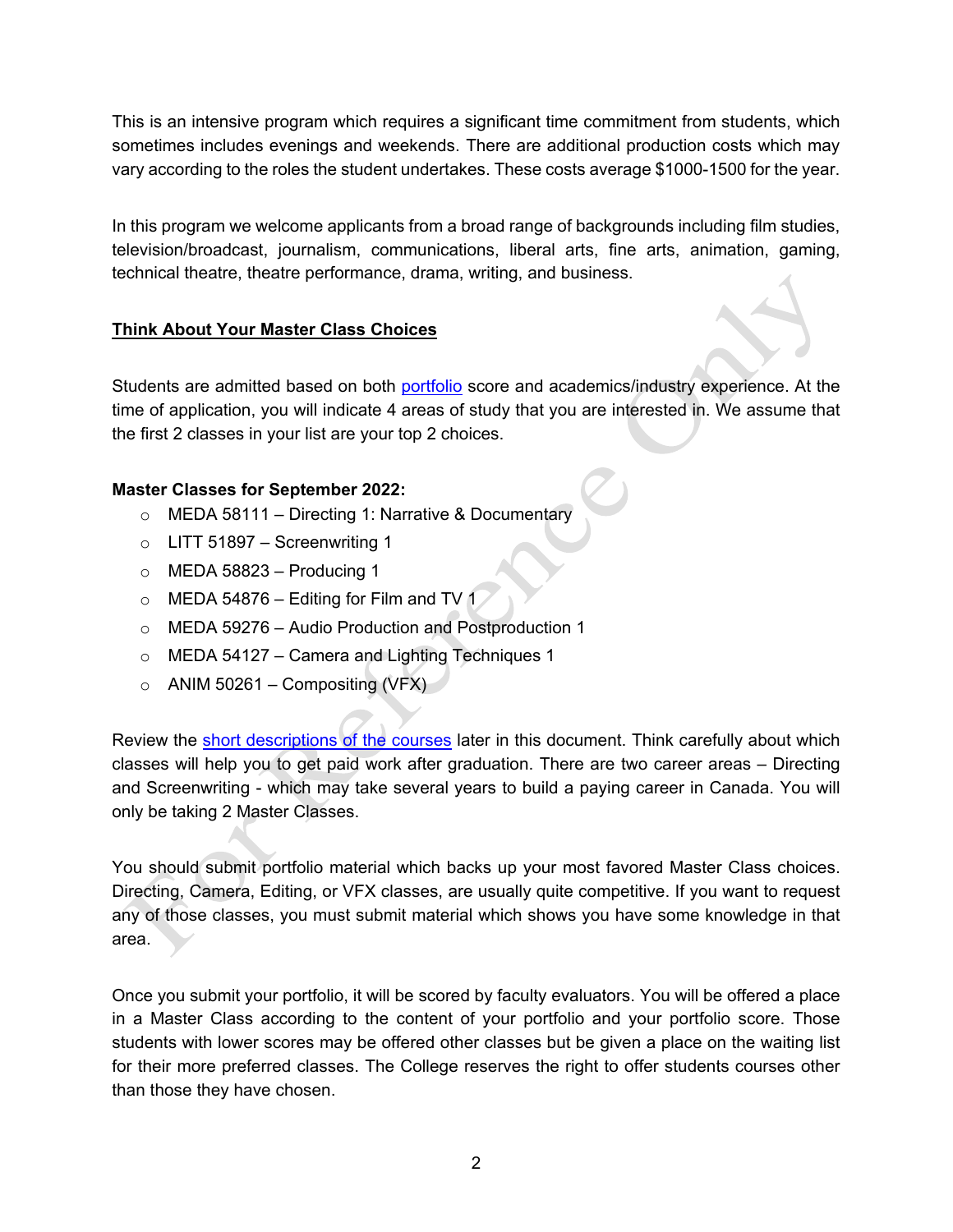## **Program Eligibility and Applicant Selection**

<span id="page-2-0"></span>Applicants must have:

- $\triangleright$  a degree or 2-3-year diploma (media-related is desired)
- **OR**
- $\triangleright$  a minimum 2 years' verifiable industry experience (post high school). Two reference letters (in English) are required to support this experience.

When applying, submit your postsecondary transcripts, indicating courses completed to date. Assessments will be made on a first-come, first serve basis so submit a portfolio as soon as you can, as seats in the program can fill quickly.

We select candidates on the basis of academic achievement, education and experience, and the portfolio evaluation including [letter of intent,](#page-4-1) [résumé,](#page-5-0) and [portfolio of work.](#page-5-1) Please see below for portfolio instructions.

**For applicants without a post-secondary credential, industry experience will be validated by two letters of reference. Applicants should contact the admissions advisor for submission details. References will be verified.**

> Domestic – **[corry.samuels@sheridancollege.ca](mailto:corry.samuels@sheridancollege.ca)** International – **[international.portfolio@sheridancollege.ca](mailto:international.portfolio@sheridancollege.ca)** \*Please include your name, ID# and program in the email

If you are selected for the program, you will be notified by your Sheridan email account. These decisions may not be released over the phone. Fee, registration, and timetable information will follow. Classes for the fall term begin Tuesday, September 6, 2022.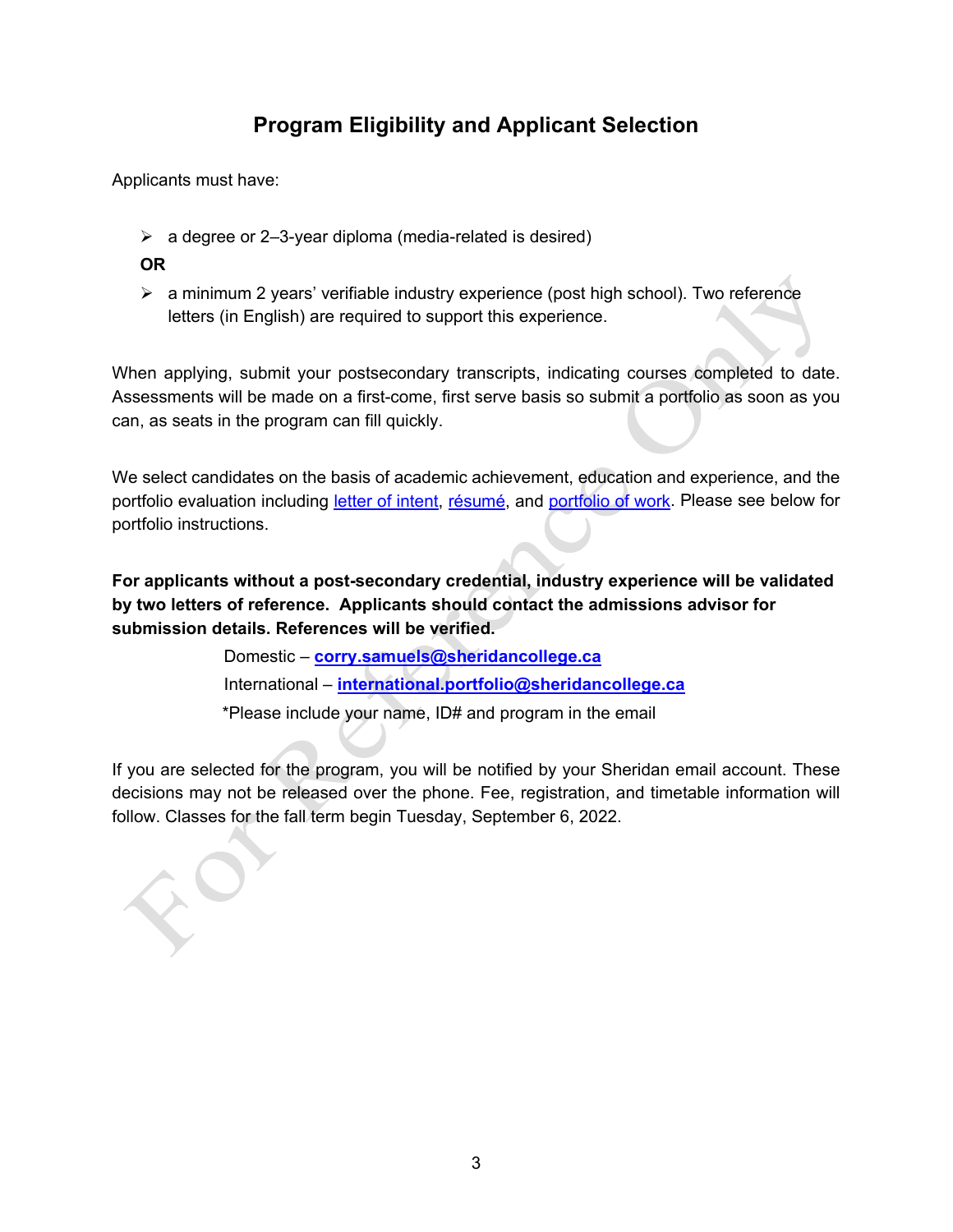## **Academic Integrity**

<span id="page-3-0"></span>By submitting your Admission Requirements, you are agreeing to comply with Sheridan's Academic Integrity Policy. The Academic Integrity Policy states:

Sheridan College is committed to upholding the highest standards of academic integrity. The International Centre for Academic Integrity (ICAI) defines academic integrity as "a commitment, even in the face of adversity, to six fundamental values: honesty, trust, fairness, respect, responsibility, and courage. From these values flow principles of behavior that enable academic communities to translate ideals into action".

Applicants who are found to have falsified transcripts, cheated on admission tests, submitted fraudulent documents or in any other way attempted to circumvent the admissions process in a manner inconsistent with the principles of academic integrity, will not be granted admission to the College. Those applicants will be ineligible for admission to any Sheridan program or course for a period of not less than 5 years, after which admission to the College will be reviewed on a caseby-case basis.

For programs where a portfolio submission is required as part of the admission process, portfolio work should represent an applicant's own ideas, writing, projects and creations. Where others have contributed, or non-original ideas have been included, applicants will give proper recognition and reference.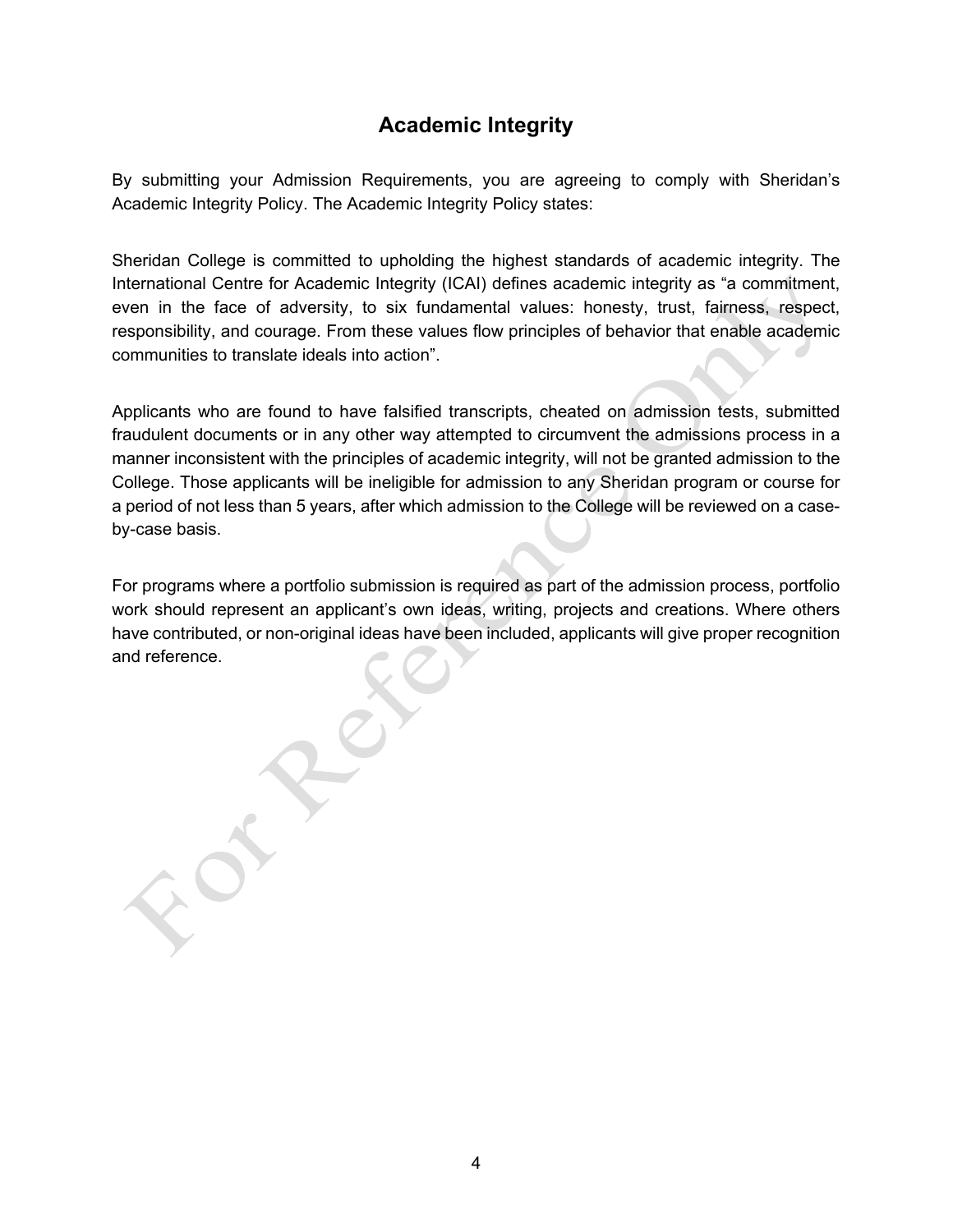## **The Portfolio Elements**

<span id="page-4-0"></span>**After applying to the program, applicants will be required to submit a Portfolio online and will receive official submission instructions. It's in your best interest to apply as soon as possible.**

The Portfolio consists of 3 elements:

- **[Letter of Intent](#page-4-1)**
- [Résumé](#page-5-0)
- [Portfolio of Work](#page-5-1)

## <span id="page-4-1"></span>**LETTER OF INTENT**

#### **DO**

- state your career goal in the film /television industry
- state why you have chosen ATVF specifically, and how the program will help you achieve your career goals. Research on the website to find out more information about ATVF.
- write the document in your own words
- organize your letter; use paragraphs
- check your grammar and spelling
- submit a pdf document
- use default margins (2.5 cm all the way around)
- use 12 pt type
- submit a single-spaced, 1-page maximum letter

#### **DO NOT**

- do not take us through your entire life story from childhood
- do not take us through your work history. We will see that in your resume.
- do not write a letter which is more than 1 page
- do not write a letter in any type size other than 12 pt type
- do not cut and paste from the website
- do not submit a letter addressed to a different university or College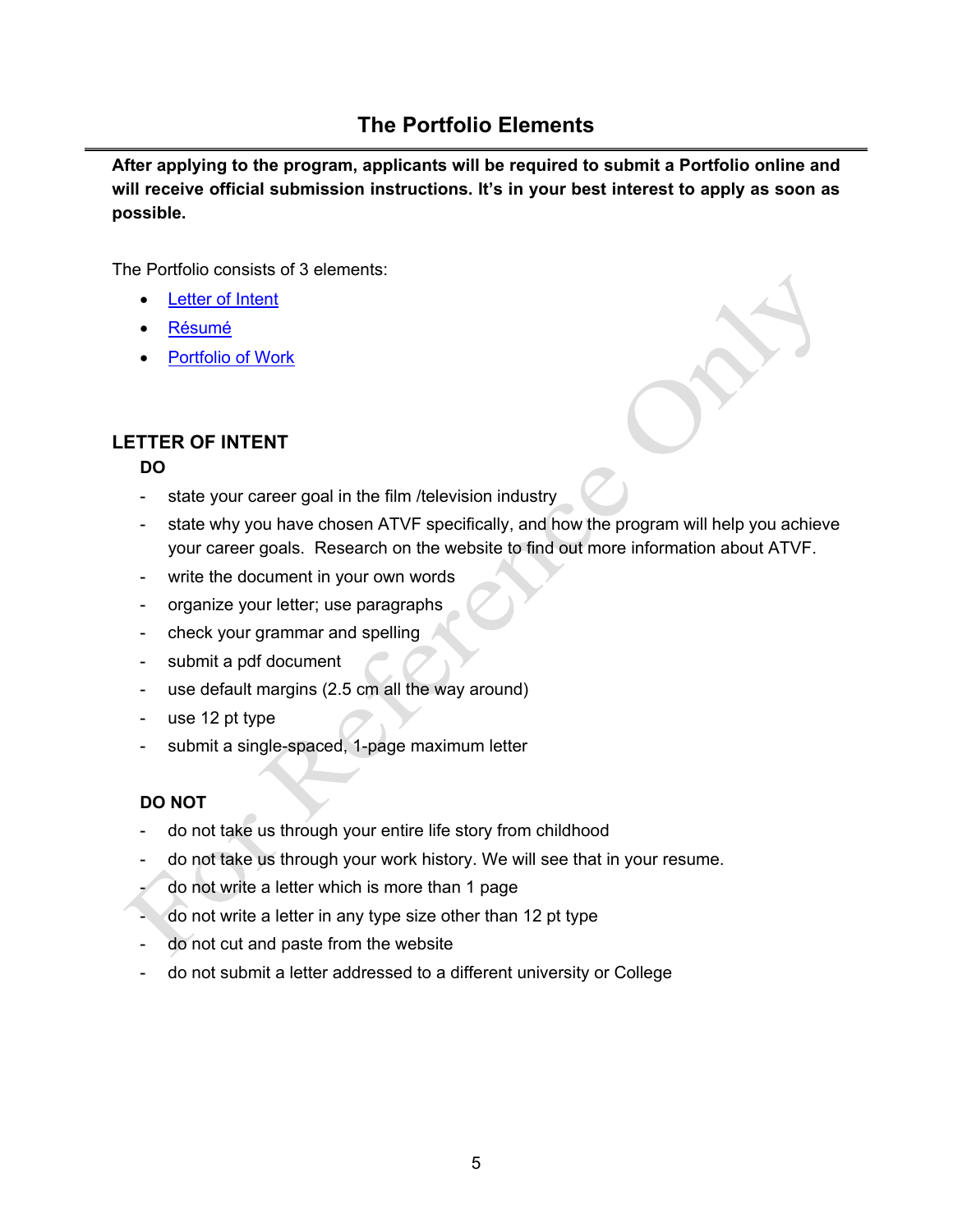## <span id="page-5-0"></span>**RÉSUMÉ**

**(1 page only – include only what you think is most important)** 

#### **Please use the following headings in your resume, in this order:**

- **Education** post-secondary only
- **Work Experience** in film and TV; any other work experience you think is relevant
- **Volunteer Experience** in film and TV; any other volunteer experience you think is relevant.
- **Any equipment knowledge**: e.g., Camera or Audio equipment
- **Any software knowledge**: e.g., Final Cut Pro, ProTools, Final Draft, Adobe Premier, AVID, Movie Magic Screenwriter, Maya
- **List of portfolio content**:
	- 1 Your last name\_Name of film\_role you played. (e.g., "editor", "writer" "camera")
	- 2 Your last name Name of film role you played
	- 3 Your last name\_Name of film\_role you played
	- 4 Your last name\_Name of film\_role you played

*\*Include in your résumé a list of the files you are submitting in your [Portfolio of Work,](#page-5-1) using the format above. Note that without this list of contents, your portfolio cannot be graded.* 

#### <span id="page-5-1"></span>**PORTFOLIO OF WORK**

Submit files or links to portfolio material that supports your master class preferences. **Note: to be considered for Directing, Editing, or Camera, you MUST submit samples of your work in those areas.** If you are applying for the Visual Effects Master Class, it has its own set of specific requirements (see **ANIM 50261** below).

- The name you are applying with should appear in the credits of any film you submit
- Any material in a language other than English must be translated or subtitled.
- After submission, you may not submit additional material, except at our request.
- Files should be named as shown:
	- 1 Your last name\_Name of film\_role you played. (e.g., "editor", "writer" "camera")
	- 2 Your last name\_Name of film\_role you played
	- 3 Your last name\_Name of film\_role you played
	- 4 Your last name\_Name of film\_role you played

*\*Note that without this list of contents, your portfolio cannot be graded.*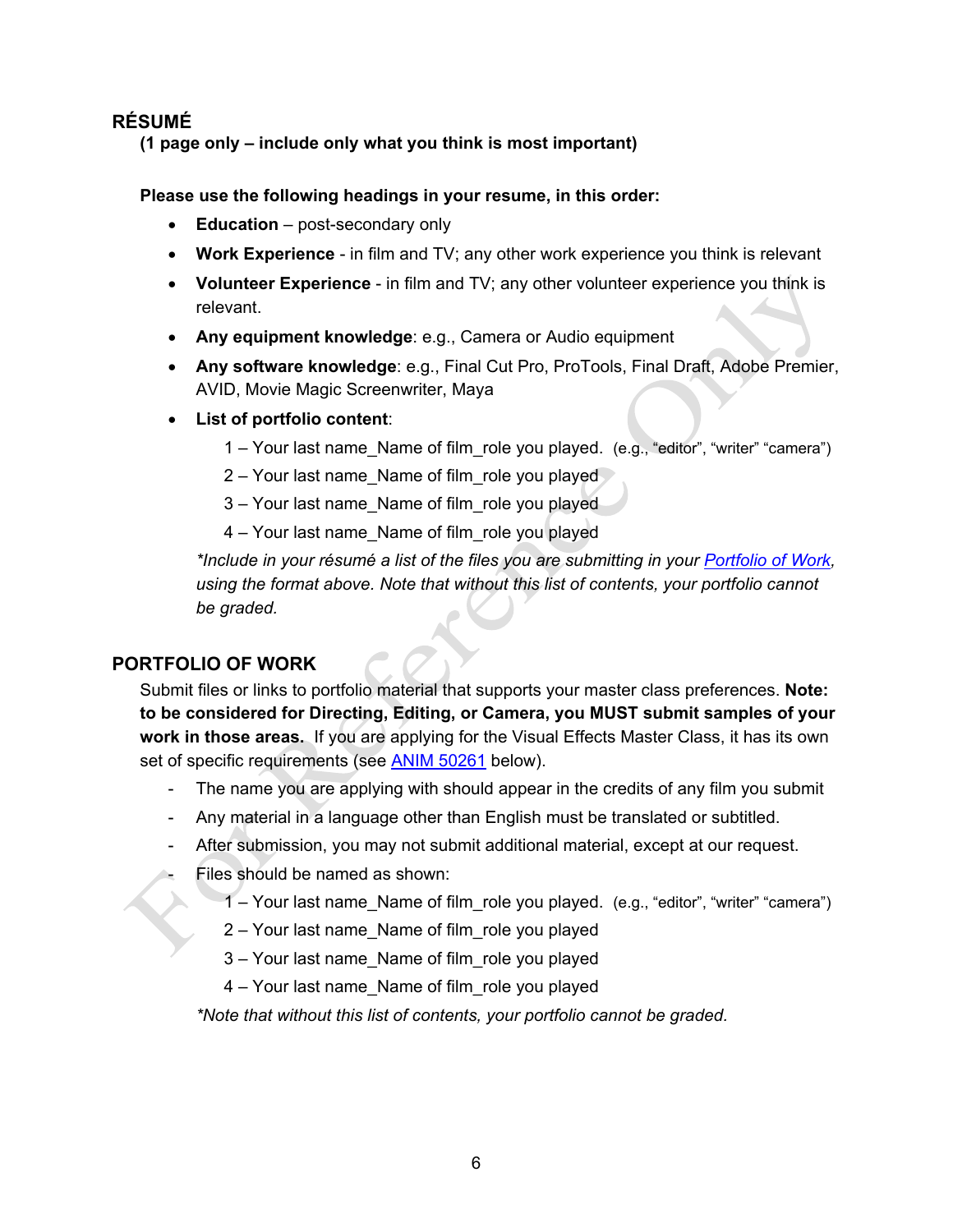#### Portfolio of Work – *continued*

#### **Possible Types of Material for Portfolio Material Submission**

A TOTAL of **4** samples of ANY of the following:

(Only one file is allowed per sample. If there are multiple items in one sample, please combine into one file.)

- Short films or excerpts from longer films (maximum 10 minutes each)
- Essays, Short Stories, play scripts, screenplays (no more than 10 pages each)
- Newspaper, Magazine Articles
- Photographs portfolio of 4-7 items
- Artwork, Drawings, Paintings portfolio of 4-7 items
- Stage, set, costume design sketches portfolio of 4-7 items
- Technical drawings, storyboards
- Audio recordings
- Recorded scenes or performances
- Business, Project Management Reports or Files e.g., 1 case study
- Theatre performance photos, reviews and/or critiques
- VFX samples as described below in **ANIM 50261**

**For Camera and Editing applicants**: We accept demo reels, but the fragments on a demo reel give us less of an opportunity to evaluate whether you can tell a story than a short film or an excerpt of a longer film.

<span id="page-6-0"></span>For **ANIM 50261 – Visual Effects/Compositing**, the Portfolio Material Requirements are:

• A minimum of 5 computer-generated images or clips which show fundamental technical and artistic skills and a basic understanding of 2D or 3D post- production software and workflow.

\* Specific Nuke knowledge is an asset, though not required.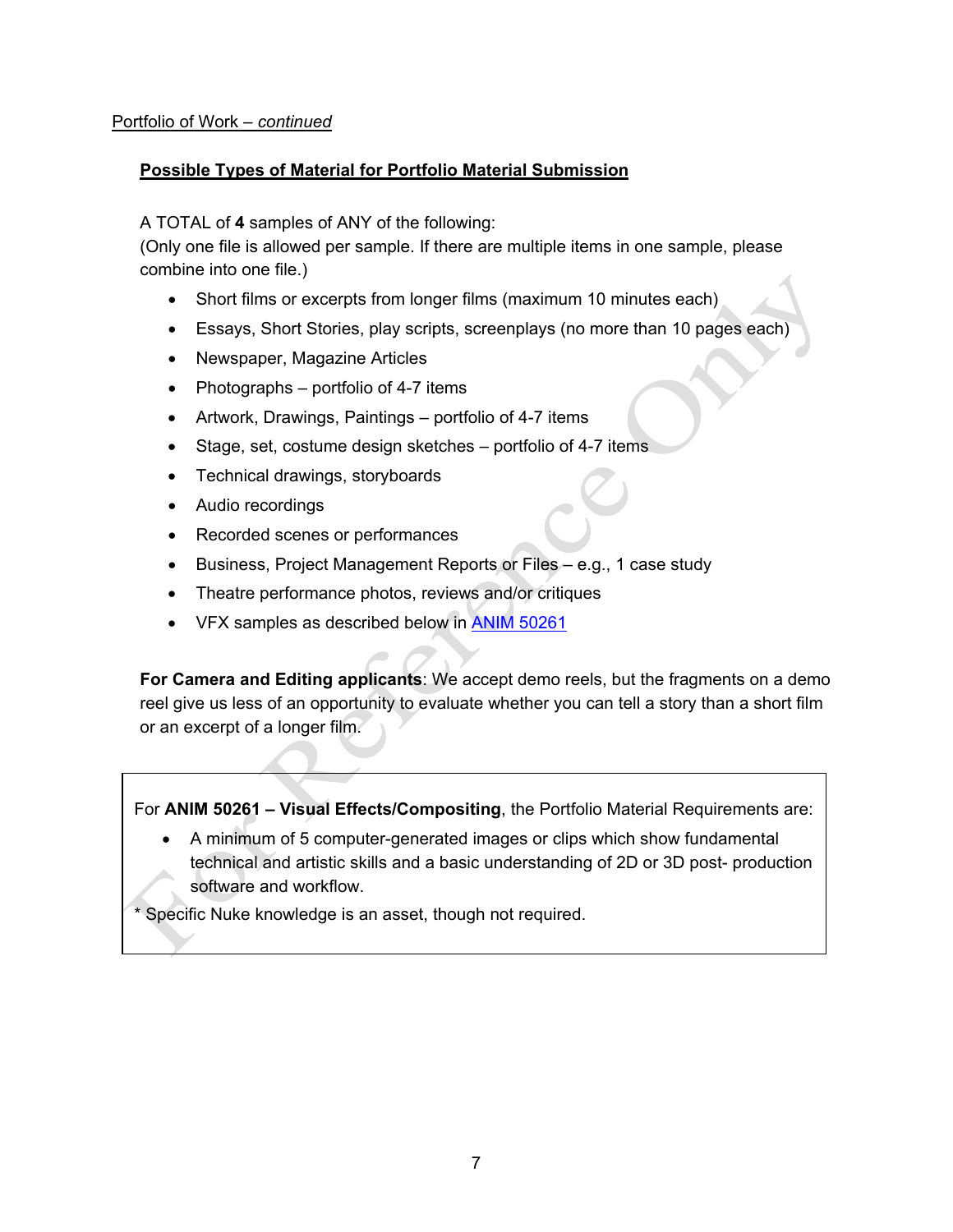# Sheridan

## **Short Course Descriptions – Master Classes Advanced TV and Film Program for 2022-2023 Applicants**

<span id="page-7-0"></span>**MEDA 58111 – Directing 1** – students develop, prepare, direct and "post" festival-standard short film productions in a deadline-driven context. They prepare a "director's vision", work collaboratively in a producer-writer-director triangle, work with actors and camera-people, and prepare shot lists. Both narrative (fiction) and documentary films are explored.

**LITT 58642 – Screenwriting 1** – students develop and write festival-standard short documentary and fiction film scripts through industry-standard stages (concept, outline, draft) within a set of production deadlines. Learning experiences include both creative and analytical components.

**MEDA 58823 – Producing 1** – the producer leads the overall production team of a short film from idea development through to delivery of final product. The student supervises the creative, financial, and organizational challenges of all stages, while remaining true to the artistic vision of the project.

**MEDA 54876 – Editing for Film and TV 1** – in screenings the student deconstructs selected scenes and effects to better understand how picture, time, sound, music, and effects work together. Students edit on Avid editing systems and cut short films as well as classroom exercises.

**MEDA 59276 – Audio Production and Postproduction 1** – students capture effective location sound and sound effects and create the sound design of a film, contributing significantly to its narrative and emotional impact.

**ANIM 50261 – Visual Effects/Compositing** – students design, create or source elements and integrate them by creating mattes, and tracking and matching perspective and colour. Students analyze the acquired footage for their projects and modify their 2D and 3D elements to create a seamless visual effects delivery. Specific portfolio elements are required for admission to this Master Class.

**MEDA 54127 – Camera and Lighting Techniques 1** – through a series of classroom workshops and individual projects, this course explores visual storytelling, applying theoretical and practical knowledge to the shooting of short film projects using various cameras.